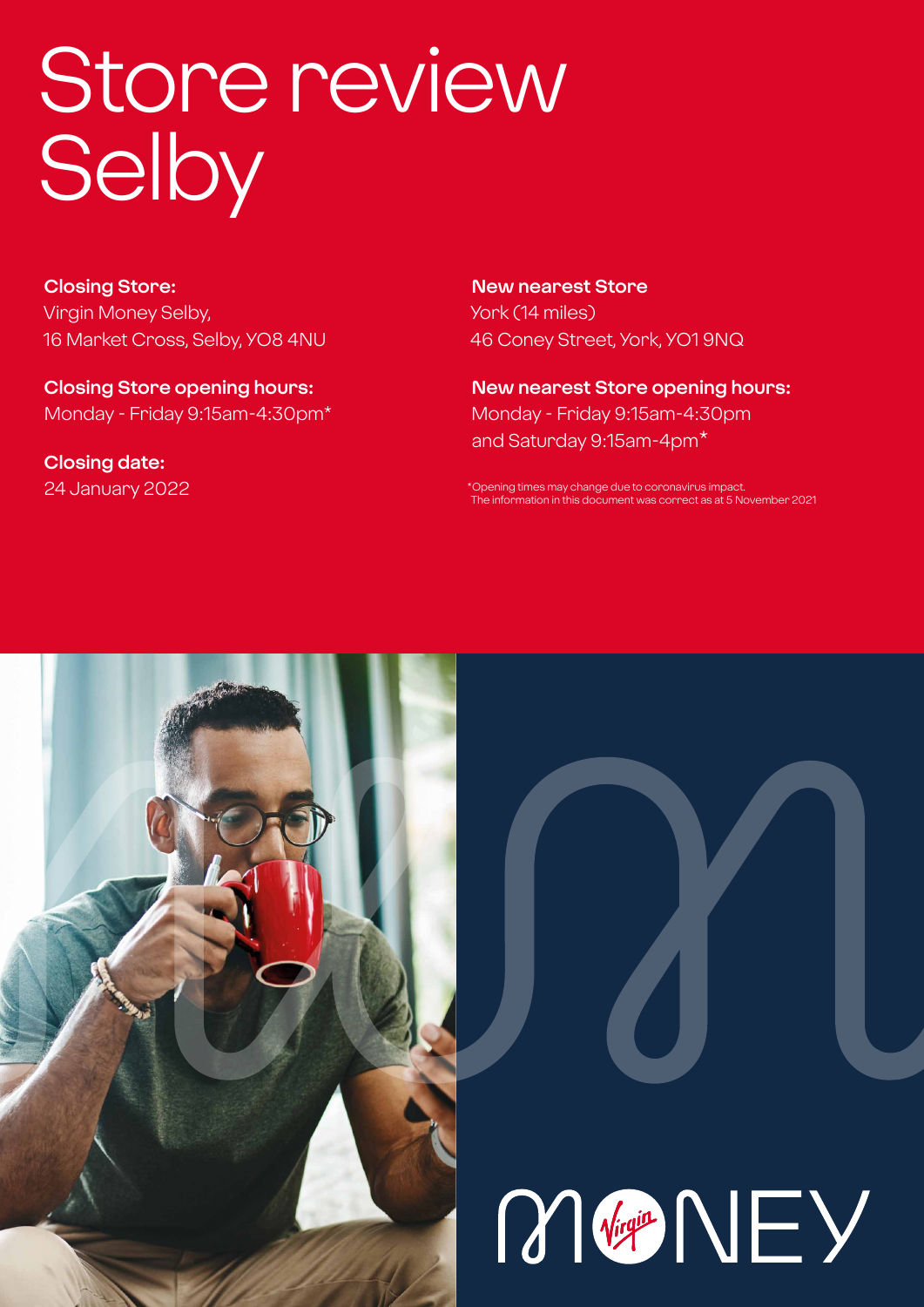# Summary of discussions

This Store review shares the outcome of discussions following the closure announcement for Selby Store. It also contains our contact information if you have any questions or need help before or after the Store closes.

Since the closure announcement, we've been speaking to customers and local stakeholders to find out how we can limit the effects of this closure as much as possible. This has included reaching out to vulnerable and potentially vulnerable customers to offer additional support.

### Why we're closing your Store

More and more customers are taking advantage of our digital services and only visiting Stores when they want to discuss a significant life event. Between April 2019 and July 2021 we've seen digital registrations increase from 48.7% to 57.6% across our personal customers, and daily internet banking and mobile app logins are up 66%.

It's important to balance investment in digital services with making sure our Store network continues to meet the needs of our customers. This means that we've made the difficult decision to close a number of Stores.

This decision has been reached after considerable thought and analysis which includes input from local management.

Our Stores will continue to be a really important part of what we do and we've recently refreshed and revitalised them now that we're one Virgin Money brand.

### Just so you know

When we announced the Selby Store was closing, we published an impact assessment. This provided more information on why we made the decision and ways in which customers could continue to make the most of our banking services. Head to **virginmoney. com/store-closures** or ask in Store to find out more.

# Feedback from customers and local stakeholders

### Customer feedback

Some customers have raised concerns over the closure of the Store and we have received a total of 0.04% complaints on the closure per customers mailed. We've been speaking to them about their personal circumstances and providing information on ways to continue to bank with us. We're confident that the transfer of accounts to the new Store will be smooth and there are alternative ways to bank with us locally or by using our digital services. These include:

- > Should a customer wish to use a Store for general advice or to discuss a product, York Store is 14 miles away and there are a further 3 Stores within 22 miles.
- > There are other ATMs in the area that are free to use.
- > Our mobile, internet and telephone banking facilities allow customers to do most day-to-day tasks, like balance checks, viewing transactions, transferring money between accounts, paying bills and cancelling / amending regular payments. Customers can even pay in a cheque on the go.
- > Customers are also able to use our mobile app to make external payments in a number of different ways and we're continuing to make our digital banking services bigger and better.
- > The local full service Post Office is located nearby on 11 Gowthorpe and provides personal and business customers with an alternative way to do their day-to-day banking transactions, such as cash withdrawals and paying in cash and cheques. Head to **www.postoffice.co.uk/branch-finder** to find other Post Office locations.
- > Customers can get all the information about our products and services, or raise any concerns by calling us on **0800 121 7365**. Our opening times are 7am to 9pm Monday to Saturday and 10am to 5pm on Sundays.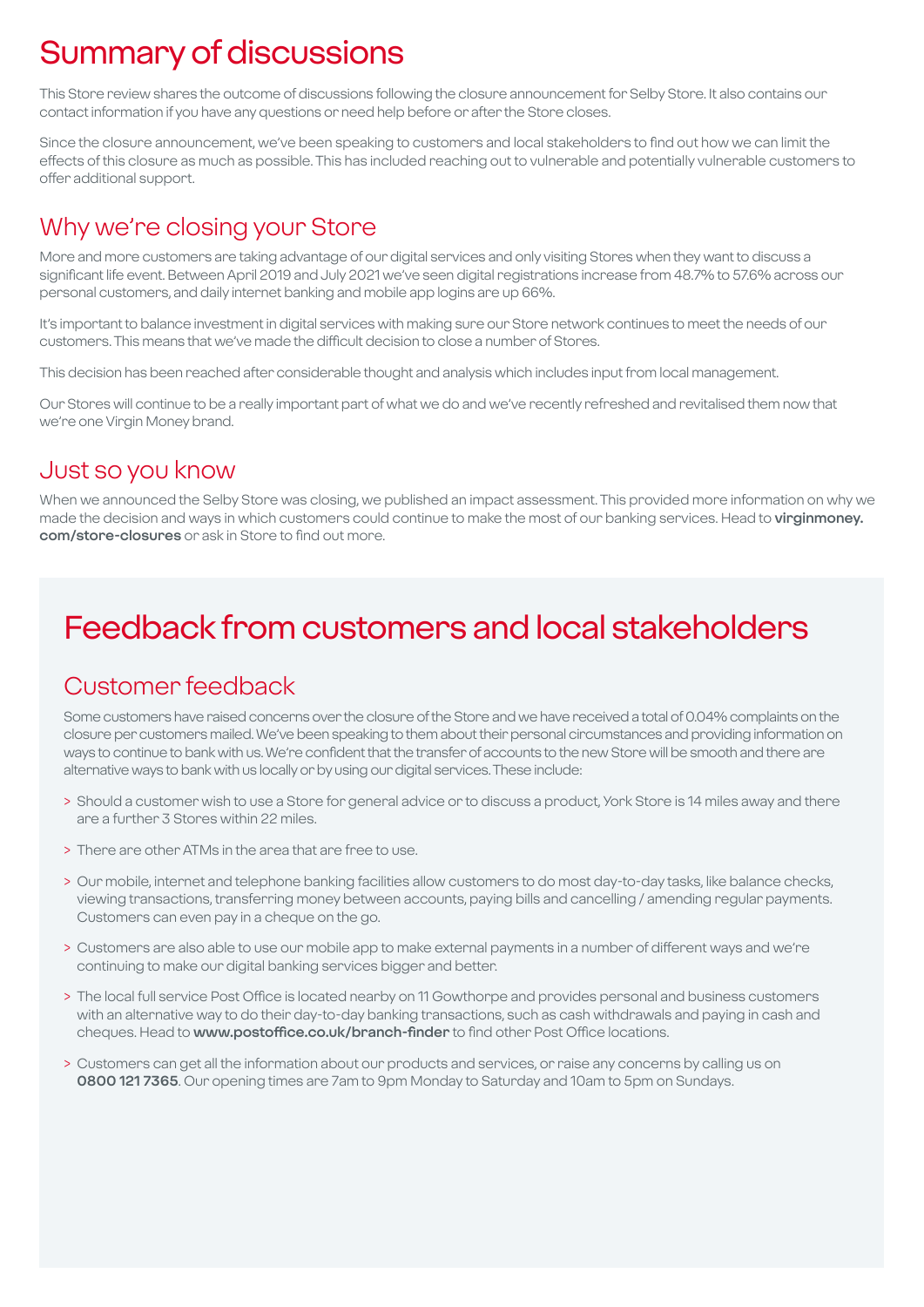### Stakeholder & community feedback

On 6 October 2021, our Store Manager met with the local Post Office Branch Manager to discuss supporting customers following our Store closure. Information on the closure was shared and the Post Office has ordered extra stock of paying in envelopes.

We have also been in touch with the local Library and agreed to attend the Thursday morning meetings that support groups hold to chat with groups users and offer guidance on day-to-day banking in the future.

We have also placed a call to both the local Citizens Advice Centre and Selby Community Centre to make sure they are aware that our Store is closing and other ways that customers can bank locally.

# Engagement with customers and local stakeholders

| <b>Stakeholders</b>               | <b>Engagement activities</b>      | <b>Additional notes</b>                                                                                                                                                                                                                                                                                                                                                                                                                                                                                                               |
|-----------------------------------|-----------------------------------|---------------------------------------------------------------------------------------------------------------------------------------------------------------------------------------------------------------------------------------------------------------------------------------------------------------------------------------------------------------------------------------------------------------------------------------------------------------------------------------------------------------------------------------|
| <b>Customers</b>                  | Store posters and leaflets        | Live from 30 September 2021.                                                                                                                                                                                                                                                                                                                                                                                                                                                                                                          |
|                                   | Closure details on our<br>website | Available at virginmoney.com/store-closures                                                                                                                                                                                                                                                                                                                                                                                                                                                                                           |
|                                   | External media                    | Announcement issued to national and local media outlets.                                                                                                                                                                                                                                                                                                                                                                                                                                                                              |
|                                   | <b>Direct mailing</b>             | A letter, 24-hour banking leaflet and Post Office services leaflet sent<br>on 29 September 2021. This was issued to all Store customers and<br>customers regularly using the Store.                                                                                                                                                                                                                                                                                                                                                   |
|                                   |                                   | The mailing included info on the Store closure and how to access<br>all the other ways to bank. This provided customers with a minimum<br>12 weeks' notice in line with the UK Finance Access to Banking<br>Standard and Financial Conduct Authority (FCA) Guidance.                                                                                                                                                                                                                                                                  |
|                                   | <b>Customer contact</b>           | We're contacting known vulnerable and potentially vulnerable<br>customers, to see what we can do to support their banking<br>needs after the closure. We'll talk to them about their personal<br>circumstances and ways we can help. This may include arranging a<br>meeting with the nearest Store Manager or walking the route to the<br>nearest Post Office with them.                                                                                                                                                             |
|                                   |                                   | All customers can attend digital banking sessions either in Store, at<br>a local library or carried out remotely when requested. The Store<br>digital banking sessions are scheduled for 11 and 16 November 2021.<br>Corporate Structured Finance and Commercial and Private<br>Relationship Managers will talk to their customers about the closure<br>and make sure they have support in place to meet their banking<br>requirements (e.g. we may be able to set up a cash delivery service<br>for some of our Business customers). |
| <b>Customer support</b><br>groups | Email                             | Email sent to local Citizens Advice Bureau on 30 September 2021.<br>Email sent to local Chamber of Commerce on 30 September 2021.<br>Email sent to Age UK local group, RNIB and FSB regional team on 30<br>September 2021.                                                                                                                                                                                                                                                                                                            |
| <b>Politicians</b>                | Email / letter                    | Email issued to local MP on 29 September 2021 and local<br>Councillors 30 on September 2021.                                                                                                                                                                                                                                                                                                                                                                                                                                          |
| Post Office                       | <b>Meetings</b>                   | Following discussions of the closure with the Post Office, they're<br>contacting the nearest three Post Office branches to each closing<br>Store. This is to make sure they're aware of the closure and supplied<br>with extra pay-in envelopes.                                                                                                                                                                                                                                                                                      |